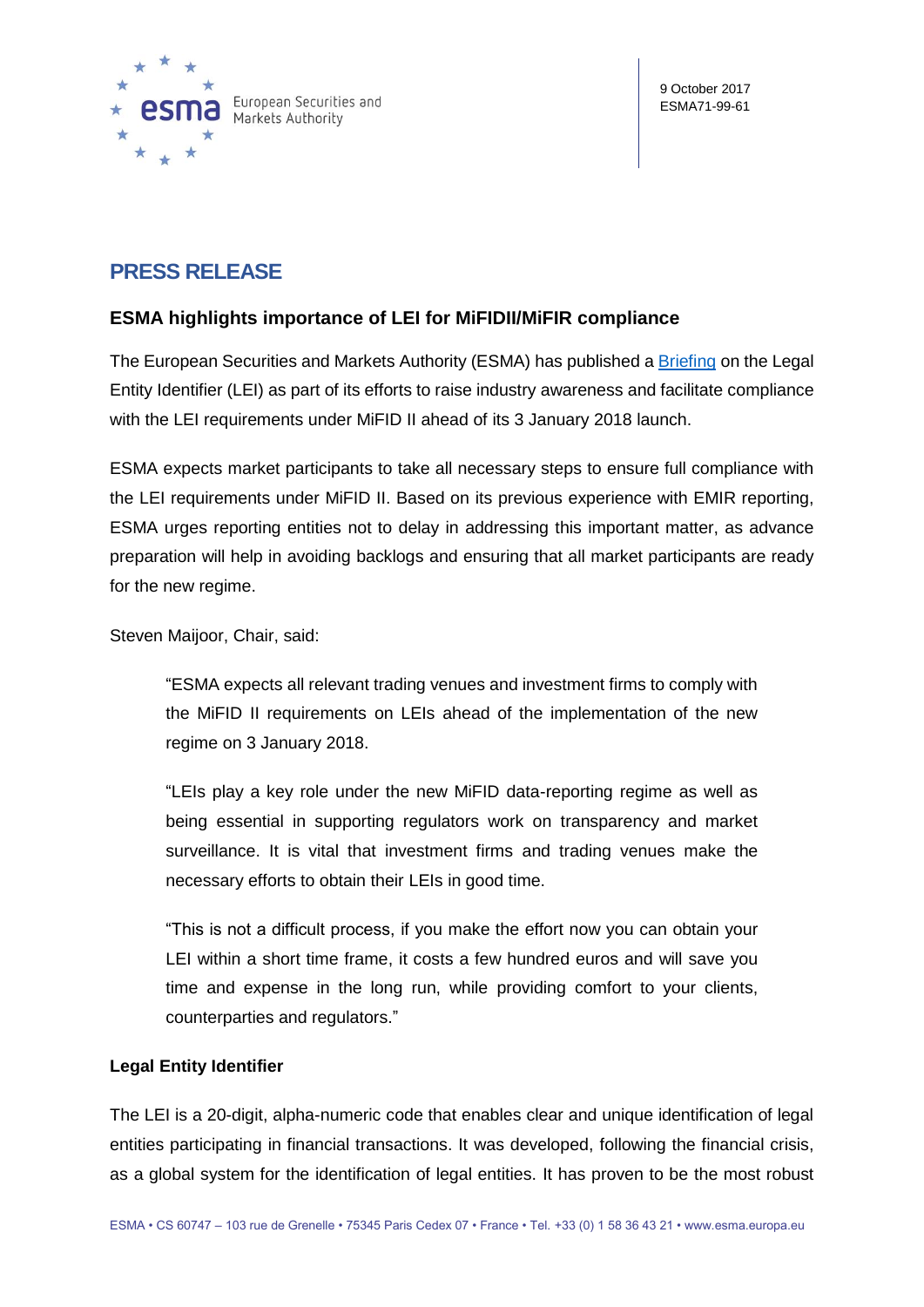

identification method for legal entities and as a result has been widely used by regulators in the European Union (EU) and globally. The LEI:

- is key to improving market surveillance and transparency; it also generates important benefits for businesses in terms of costs reduction, improved risk management and increased operational efficiencies;
- plays a key role in the new harmonised data-reporting regime under MiFID II and it is crucial to ensure the quality of the data reported to EU supervisors; and
- is important for firms to fulfil their reporting obligations under financial regulations. LEIs are also key for matching and aggregating market data both for transparency and regulatory purposes.